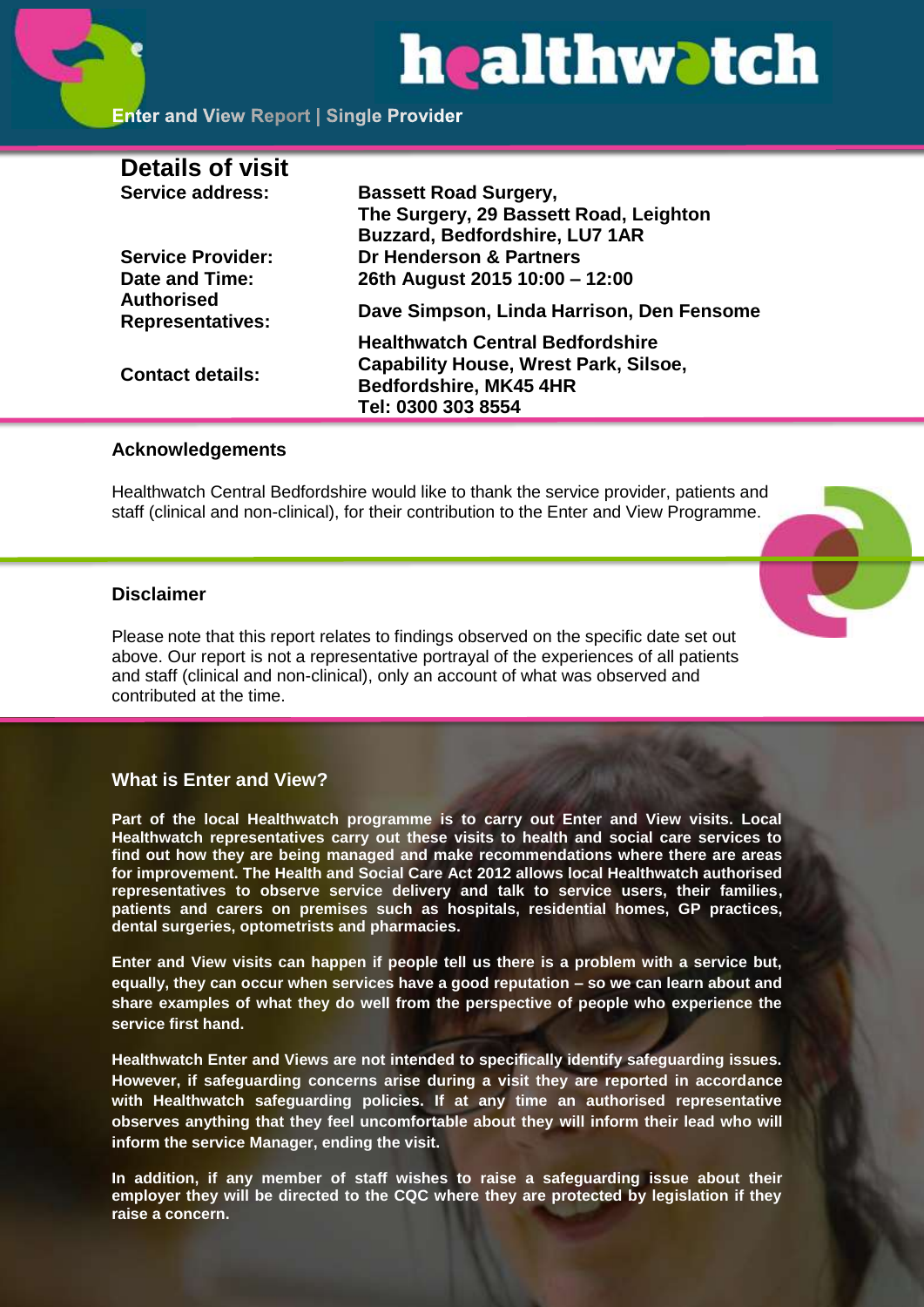

# **Purpose of the visit**

- $\triangleright$  To engage with patients of GP Practices and understand how dignity is being respected;
- $\triangleright$  Identify examples of good working practice;
- $\triangleright$  Observe patients engaging with staff (clinical and non-clinical), and their surroundings.

#### **Strategic drivers**

- Care Quality Commission dignity and wellbeing strategy.
- GP Surgeries are a Local Healthwatch priority.

#### **Methodology**

This was an announced Enter and View Visit carried out at Bassett Road Surgery in Leighton Buzzard.

A letter and posters announcing Healthwatch Central Bedfordshire's (HWCB) visit were previously sent to the Practice. A questionnaire was also sent to the Practice Manager to complete prior to the visit. Healthwatch Central Bedfordshire delivered copies of a questionnaire for patients to complete, together with a 'response box', to post their completed questionnaires prior to HWCB's visit. The purpose was to minimise disruption and inconvenience to patients during the visit. As an example of good practice HWCB includes this procedure in all our visits.

On the day of the visit, the Practice Manager arranged 'booked slots' for HWCB representatives, to talk to several GPs and members of their administration and clinical staff. This was in addition to speaking to patients in the waiting area. Representatives also undertook a tour of the premises to observe accessibility, including disabled access, the availability of patient information and condition of the building.

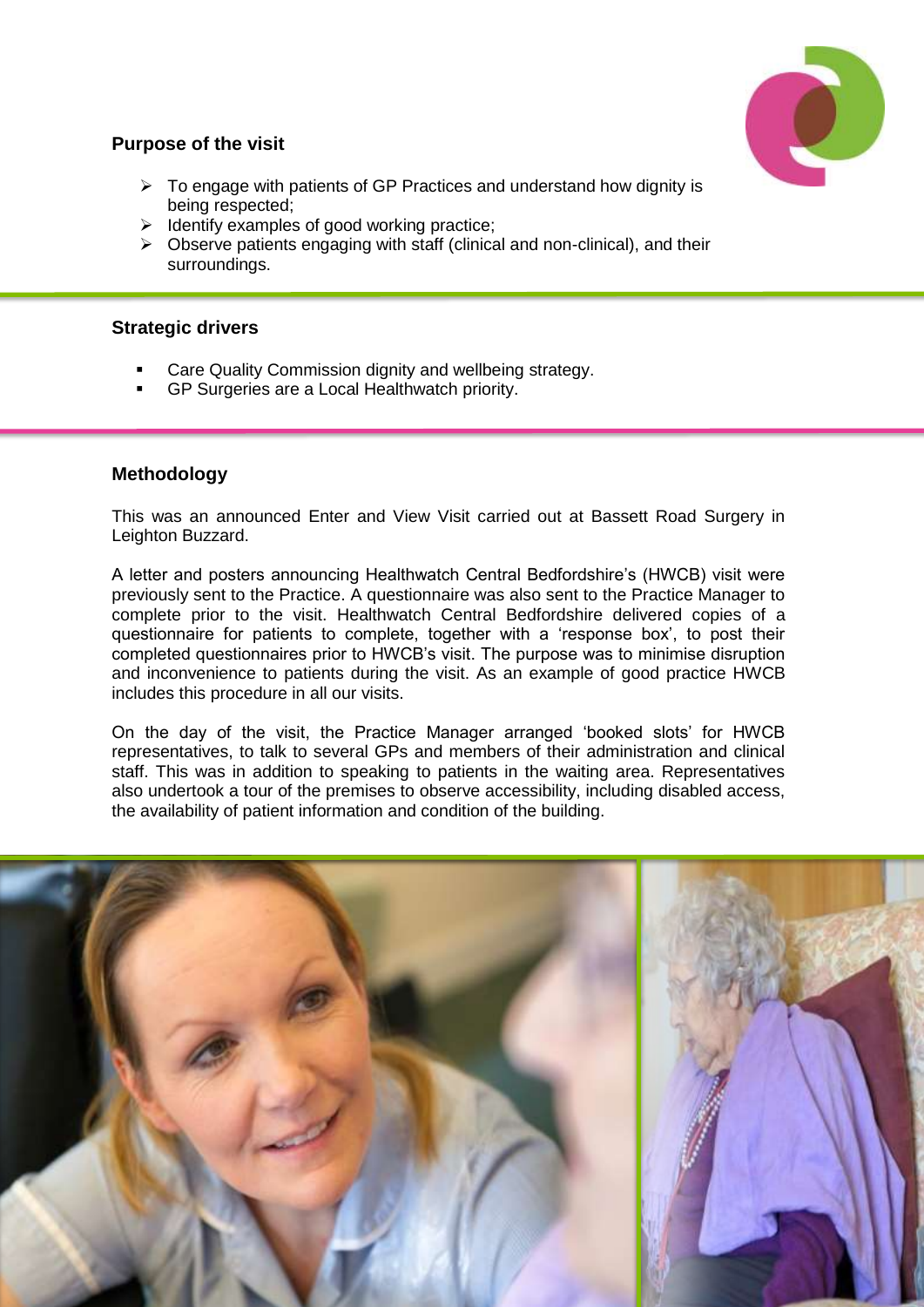# **Summary of findings**

The Bassett Road Surgery is a modern, custom-built surgery close to Leighton Buzzard Town Centre, which serves Leighton Buzzard and many surrounding villages. Originally built in 1985, the premises are owned by the Practice. The upper floor, which is accessible by a lift, houses the administrative and support offices, staff kitchen, rest room and shower and a conference/training room. The surgery comprises ten consulting rooms, including a sterile bright room for minor surgery and a quiet room for counselling services. New windows are currently being installed in the consulting rooms, fitted with frosted glass to afford more privacy.

Bassett Road Surgery is a Registered Training Practice where GP Registrars can spend up to a year completing their specialist training as a GP. The Practice works with Milton Keynes GP Training Scheme and Buckinghamshire GP Training Scheme and also hosts medical students from Buckingham University and Imperial College London who are experiencing General Practice as part of their basic training.

The overall impression gained by HWCB representatives was of an innovative, well-run, caring practice which puts its' patients care and welfare first.

On arrival Healthwatch Central Bedfordshire's representatives were asked to 'sign in' and also to sign a Confidentiality Form, and were made very welcome by the Practice Manager and all of her staff, who assisted the team as much as possible.

#### **Staff**

The Practice has the following members of staff:

- Nine GPs, three male and six female, plus three GP registrars;
- Six of the GPs are partners, three are salaried GPs;
- One Practice Matron:
- One Complex Care Matron;
- **Four Practice Nurses:**
- **Two Healthcare Assistants:**
- One Phlebotomist:
- **Four Reception Staff**

Specialist Services provided

- Phlebotomy;
- Respiratory:
- **Anticoagulation;**
- **Diabetes:**
- Minor Surgery;
- Ophthalmology;
- **Dermatology:**
- **Baby/Childhood Immunisation;**
- **Smoking Cessation;**
- NHS Healthchecks:
- **Homeless Healthcare Services:**
- Citizens Advice Bureau;
- CAN (Addictions);
- **Sexual Health:**
- **End of Life Care:**
- **Primary Care Mental Health.**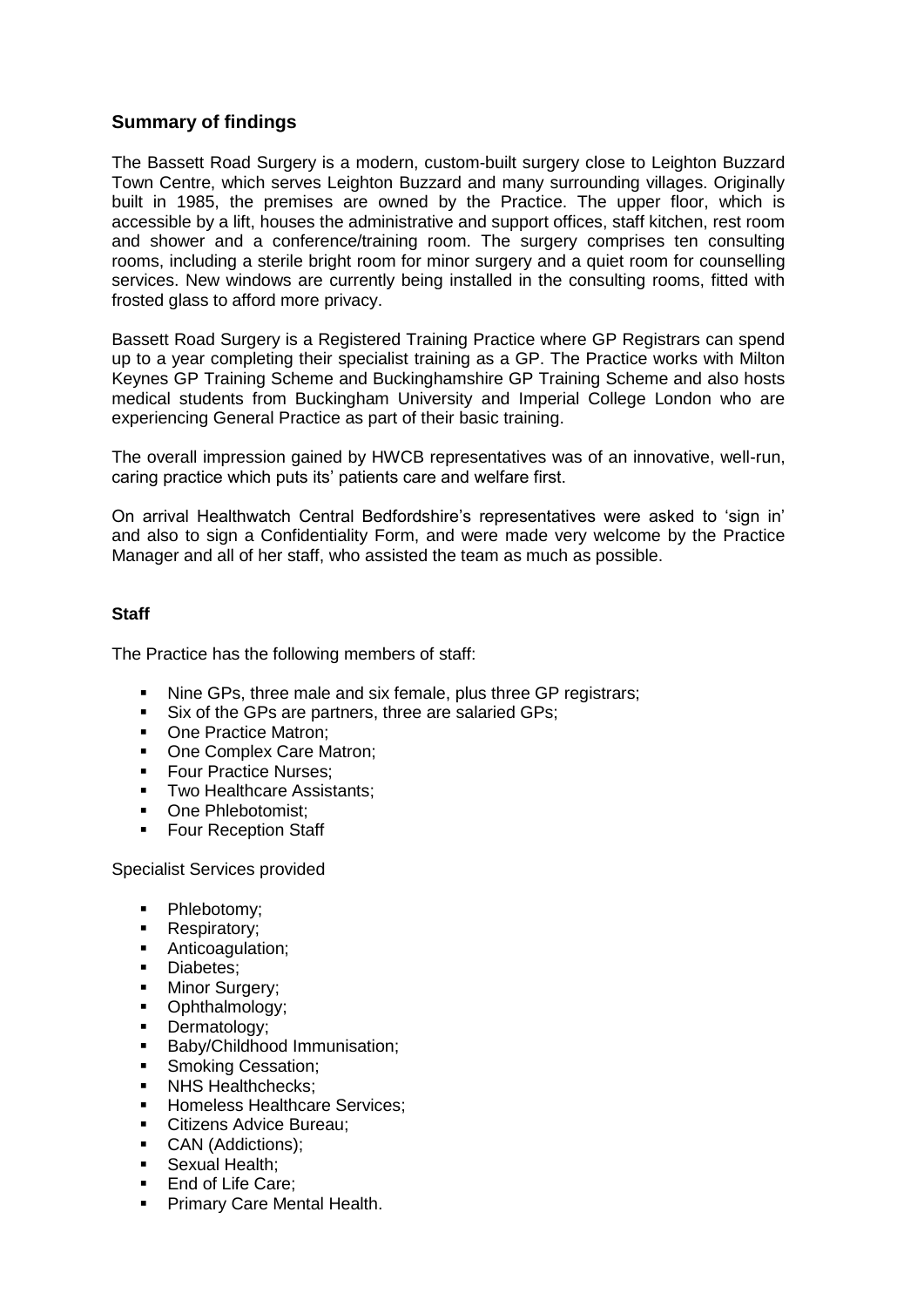#### **Surgery Hours**

Monday 8:00 am to 6:30 pm Tuesday 8:00 am to 6:30 pm Wednesday 7:00 am to 8:00 pm Thursday 8:00 am to 6:30 pm Friday 8:00 am to 6:30 pm Saturday 9:00 am to 11:30 am 1st Saturday of each month, by appointment only. Sunday Closed

#### **Results of visit**

#### **Environment**

On entry to the practice, HWCB representatives found the area to be clean, light and airy, with ample space in front of the reception desk to afford a good degree of confidentiality for patients. The waiting area itself is situated through a large opening opposite the reception area, with plenty of seating and child friendly activities. The whole area is also wheelchair accessible from both entrances.

- Other observations included:<br>• Ample clean and tidy toilets:
- Ample clean and tidy toilets;
- **Firmally, helpful receptionists;**
- Fire exits well signed;
- **Hearing Loop:**
- **Firmally Test questionnaires and response box:**
- Good range of Patient Information literature displayed;
- **Complaints Information displayed;**
- **Information on the Patient Participation Group displayed:**
- **SystmOne electronic booking in terminal;**
- Call system for appointments and waiting times displayed on screen;
- Names of GPs and staff displayed:
- **Breastfeeding facilities available;**
- **HWCB** posters on display.

#### **Car Parking**

The surgery has a fairly large car parking area with several dedicated disabled parking bays however, at busy times the car park rapidly fills up and visitors to the surgery were observed parking on the pavement.

#### **Patient Information**

The waiting area has a very good selection of information for patients displayed, including community information about the 'Just Ask' and Leighton Buzzard Community Action Day events. Information is also displayed on the TV screens.

The practice designed and supplies a glossy A4 sheet of Travel Directions to Bassett Road Surgery listing car parking and bus routes in the local and outlying areas etc.

#### **Registration at the Practice**

HWCB representatives were advised that patients can register at the surgery with proof of address and ID; which needs to be presented in person. New patients can either download the required two forms from the website prior to attending to register or arrive at the surgery to register in person.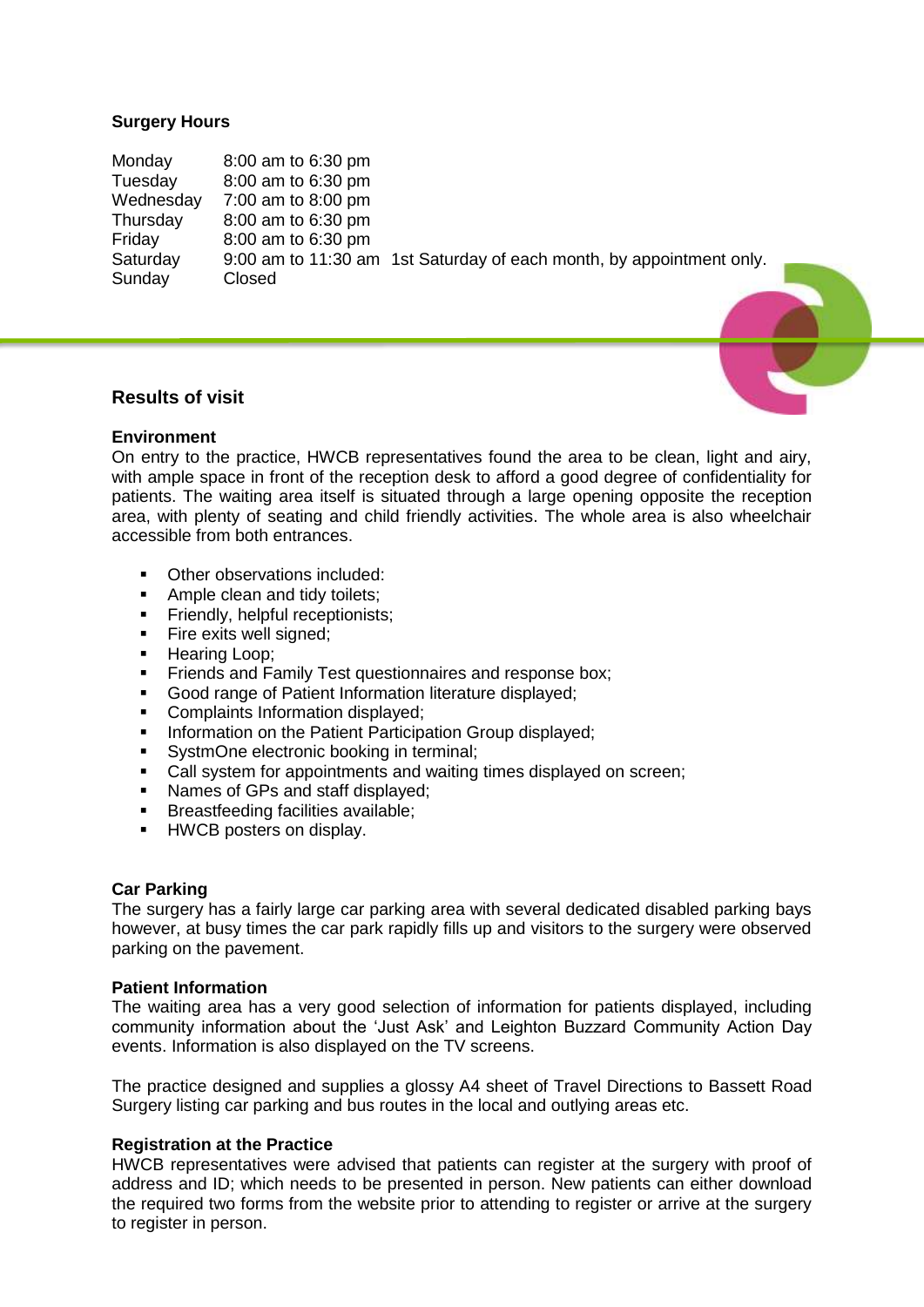#### **Patient Participation Group (PPG)**

The Practice has both a physical and an online PPG. The PPG meets 3-monthly, but has a working group which meets monthly. The age range of the PPG is from 50 to 93. The Practice currently has 18 active members on the PPG.

HWCB representatives were given clear evidence of the work undertaken by the PPG. This included a copy of the 2014 Patient Survey Results form and subsequent analysis. The PPG members also act as 'Meet and Greeters' in teams of three, who attend the waiting room to assist new patients and gather feedback.

The PPG works with a charity (Inter Care) which recycles unused medication, which would otherwise be incinerated or sent to landfill, to be sent to clinics in Africa. Healthwatch Central Bedfordshire supports the Practice and the members of the PPG on this worthy initiative.

#### **Patient Consultation**

Feedback from patients is gathered in several ways; the Patient Survey, Friends and Family Test responses; the PPG's Meet & Greet initiative (members of the PPG talk to patients in the waiting room) and email correspondence via the 'Virtual PPG'.

The Patient Survey results are published on the Practice website and a printed copy is available in the waiting room. The results are discussed and analysed by the PPG. The Practice response to the PPG's recommendations is also documented and was shown to HWCB representatives.

#### **Appointments System**

Patients are able to book appointments in one of three ways; online through SystmOne, by telephone or face to face at reception. There are three types of appointment offered:

- Pre-Bookable Appointment patients can book to see a specific GP, although this may incur a longer wait.
- Same-Day Appointment these are not limited to Emergency Appointments, they allow patient's access to a GP or Practice Matron at short notice however, there would not be a choice of Practitioner for the patient.
- Telephone Appointment patients may book a telephone consultation with a GP, although they cannot be given a specific time when the call will be made.

#### **Out of Hours Care**

Out of Hours Care is provided by Care UK from 18:30 hours daily and at weekends when the surgery is closed. Care UK's telephone number is shown on the Practice Website, in the Practice leaflet, and the surgery's telephone line is diverted to Care UK's line during Surgery closure times.

#### **Medication & Prescriptions**

The Practice Manager advised HWCB representatives that Repeat Prescriptions may be requested in person, by fax or post, online via SystmOne or by placing the slip in the Prescriptions Letterbox at the surgery. Prescriptions are normally ready in two working days. The Surgery, under current NHS rules, may only dispense directly to patients who live at least 1.6 km away from a Pharmacy or who would have difficulty accessing one.

Medication reviews are carried out with the patient at least annually but are monitored more frequently depending on the medications prescribed for each patient.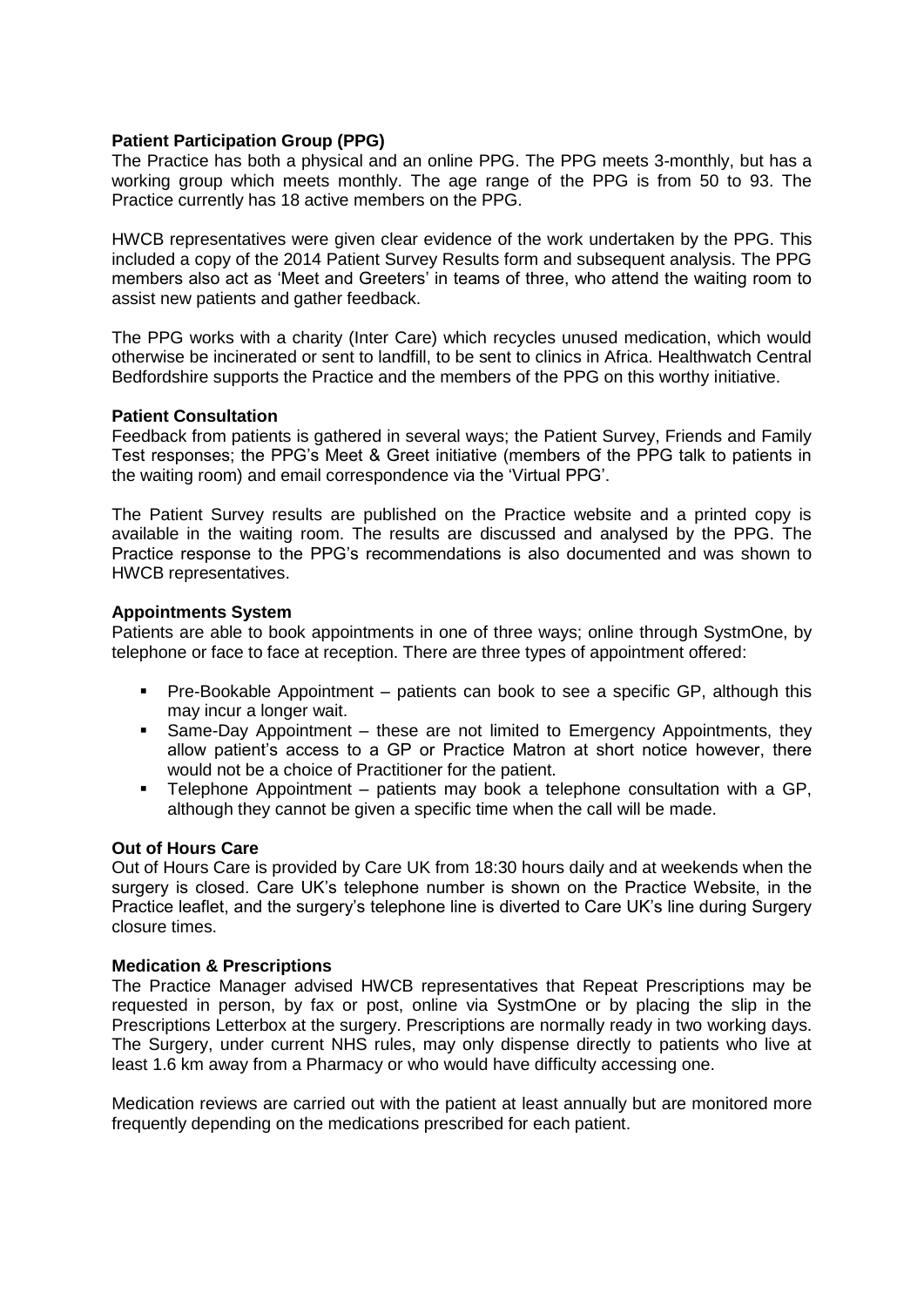#### **Patient Questionnaire Results**

The Practice currently has 13,742 patients registered. A total of 20 survey questionnaires were completed during the preceding two weeks.

Results of the questionnaires completed at the Practice were as follows:

- 1. 45% of the patients who completed the survey said they had received a Practice handbook when registering, 40% said no and 15% couldn't remember.
- 2. To the question 'Did you find it easy to register at the Practice?', 80% said yes, 15% said no and 5% did not answer,
- 3. 70% of respondents knew the Surgery has a PPG, 20% did not and 10% did not answer.
- 4. Four respondents are members of the PPG, 16 were not.
- 5. Telephone booking represents 57% of the replies to 'How do you book appointments?' 25% in person and 18% use SystmOne online.
- 6. It was a 50/50 split from replies to the question 'Are appointments available in unsociable hours?'
- 7. 'Can you get an appointment when you want one?' 55% answered Yes, 15% said No and 30% left other comments (see below).
- 8. 64% said they received a text reminder for their appointment 36% said that they didn't, including six patients who added that they don't have a mobile phone.
- 9. 70% replied that they were given the choice of Health Professional when booking appointments, 20% said NO and 10% did not answer.
- 10. On the question of choice, 54% opted for GP, 21% Minor Illness Nurse, 4% Healthcare Assistant and 23% did not answer.
- 11. 67% were aware of the Surgery Opening Hours, 33% were not.
- 12. Regarding what to do for Out of Hours Care, 30% would ring the surgery number, 20% would call the paramedics, 10% would call 111, one person would wait until the surgery re-opened and seven did not answer.
- 13. 70% felt that they had enough time with the Clinician to discuss their issues, 25% said No and 5% were unsure.
- 14. 90% of respondents felt that the Clinician listened to them and considered their opinions, 10% did not.
- 15. 85% considered the Staff & Practice Manager to be helpful and understanding, 10% did not and 5% were unsure.
- 16. 85% indicated they would recommend the surgery to others, 15% would not.
- 17. In answer to the question 'Would you know how to make a complaint about the surgery?' 55% answered Yes and 45% said No.

#### **Responses to Q7 – 'Could you get an appointment when you wanted one?':**

- **Usually.**
- **Much better this year, first class.**
- **Sometimes.**
- Generally, when needed.
- **Not always.**
- Yes if not urgent, if not a long weight.
- It is difficult to establish continuity with a doctor.
- Usually OK, on the odd occasion when I needed to come quickly I had to wait.

#### **Interaction between Patients and Staff**

HWCB representatives observed interactions between patients and staff, both administrative and clinical, and saw that all staff interactions with patients were carried out in a courteous, professional and friendly manner'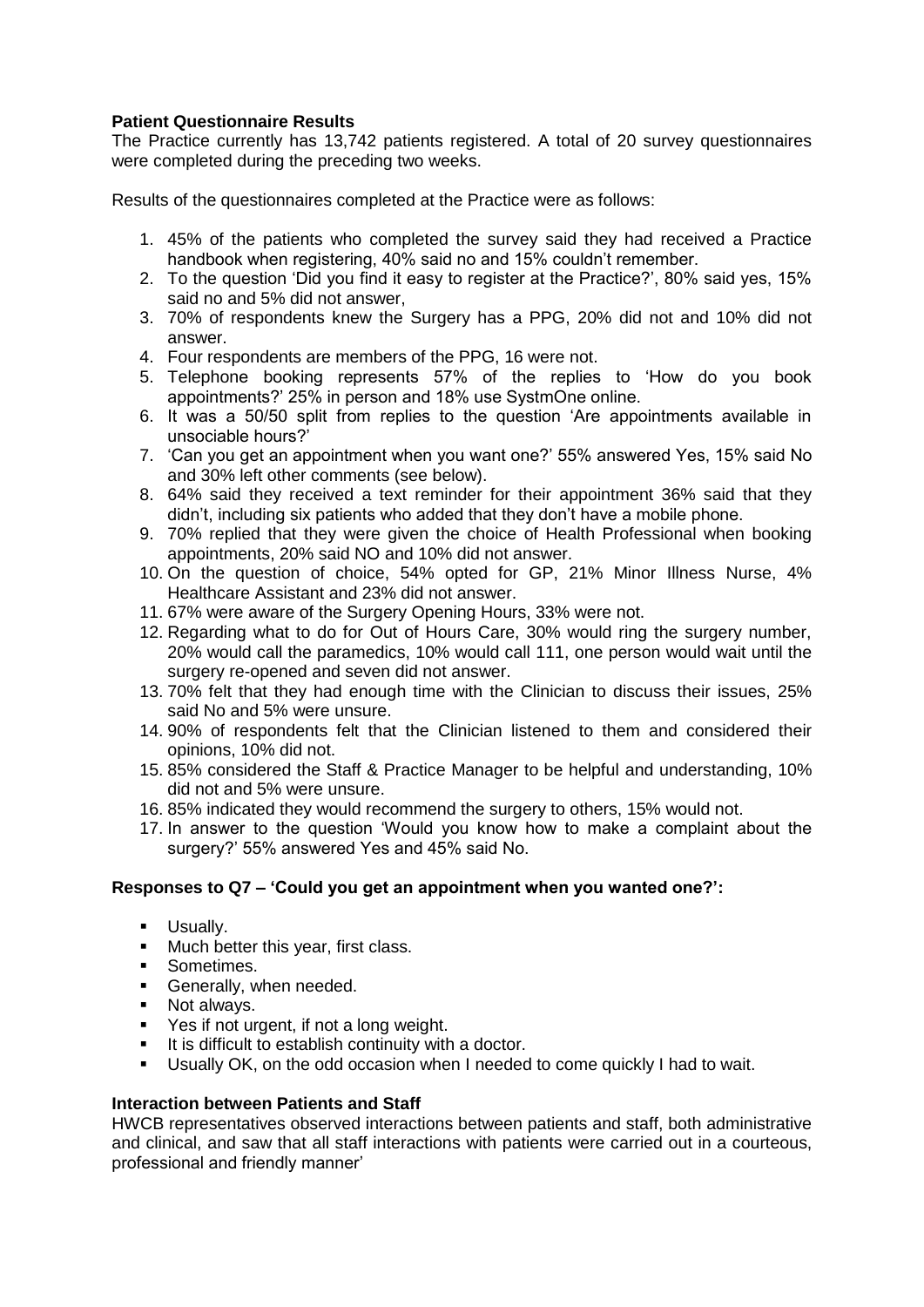#### **Clinical and non-clinical staff**

The practice has a very low turnover of staff, which affords a degree of continuity for the patients, and as a Training Practice is well placed to recruit 'familiar faces' of GPs who finish their training at the Practice. Locums are seldom used.

All staff take regular breaks and lunch is generally taken together, designed to offer the opportunity for discussion of current issues, challenges and themes. It also helps in solidifying the bond between all members of staff, who reported to HWCB representatives that the Practice is *'like an extended family'*; and '*has a very happy atmosphere'*. The majority of staff spoken to expressed the opinion, '*I love working here!*' This supports the low turnover of staff previously reported. Staff also includes many who had started as 'temps' and progressed their careers at Bassett Road.

All members of staff seen and spoken to during the visit were friendly and helpful to the representatives and to the patients they were observed interacting with. This included both clinical and non-clinical staff. Staff spoken to during the visit explained that they liked working at the Practice and felt the service provided at the surgery was good.

All staff confirmed they regularly attend various training courses for their role, including inhouse training and GP training.

When asked if there were any changes they would like to make at the Practice, comments ranged from; '*We are always in the process of change to improve the Patient Experience';* and '*perhaps a water dispenser in the waiting area and music in the waiting room'*; to '*have another me!'*; and '*home visits in the morning'*; plus '*A clinical review session with the Practice Matron and an HCA one day a week'*. Another comment received was '*Educate the patients!*' which HWCB recognises is of paramount importance in light of recent changes to the way General Practice has to manage and operate in the 21st century.

#### **Concerns/Complaints Procedure**

The Practice Manager informed representatives that the Practice has a complaints procedure. A Patient Complaint Form will be given to a patient who has a concern about the service received. The patient would need to either complete the form or write directly to the Practice Manager.

The Practice scored three out of five on HWCB's Mystery Shopper report 'Investigating the Complaints Process – General Practice' earlier this year, and representatives are pleased to report that remedial action was taken and that the Practice now scores five out of five.

#### **Additional Findings**

HWCB representatives were informed by the Practice Manager of other services operated by and from the practice including; the provision of services for the homeless, an outreach service in collaboration with the Leighton Linslade Homeless Charity; the duty doctor and Practice Matron carrying out weekly 'ward rounds' at a local nursing home. The Practice also hosts the midwifery team from the L&D Hospital which provides a 'named nurse' for new mothers for two years.

HWCB representatives were informed by the Practice Manager that the Practice is experiencing cash flow challenges due to the fact that the re-imbursement procedure has been changed from monthly to quarterly. This situation has also been flagged-up by Practice Managers at other practices visited by Healthwatch Central Bedfordshire during this programme of Enter & View visits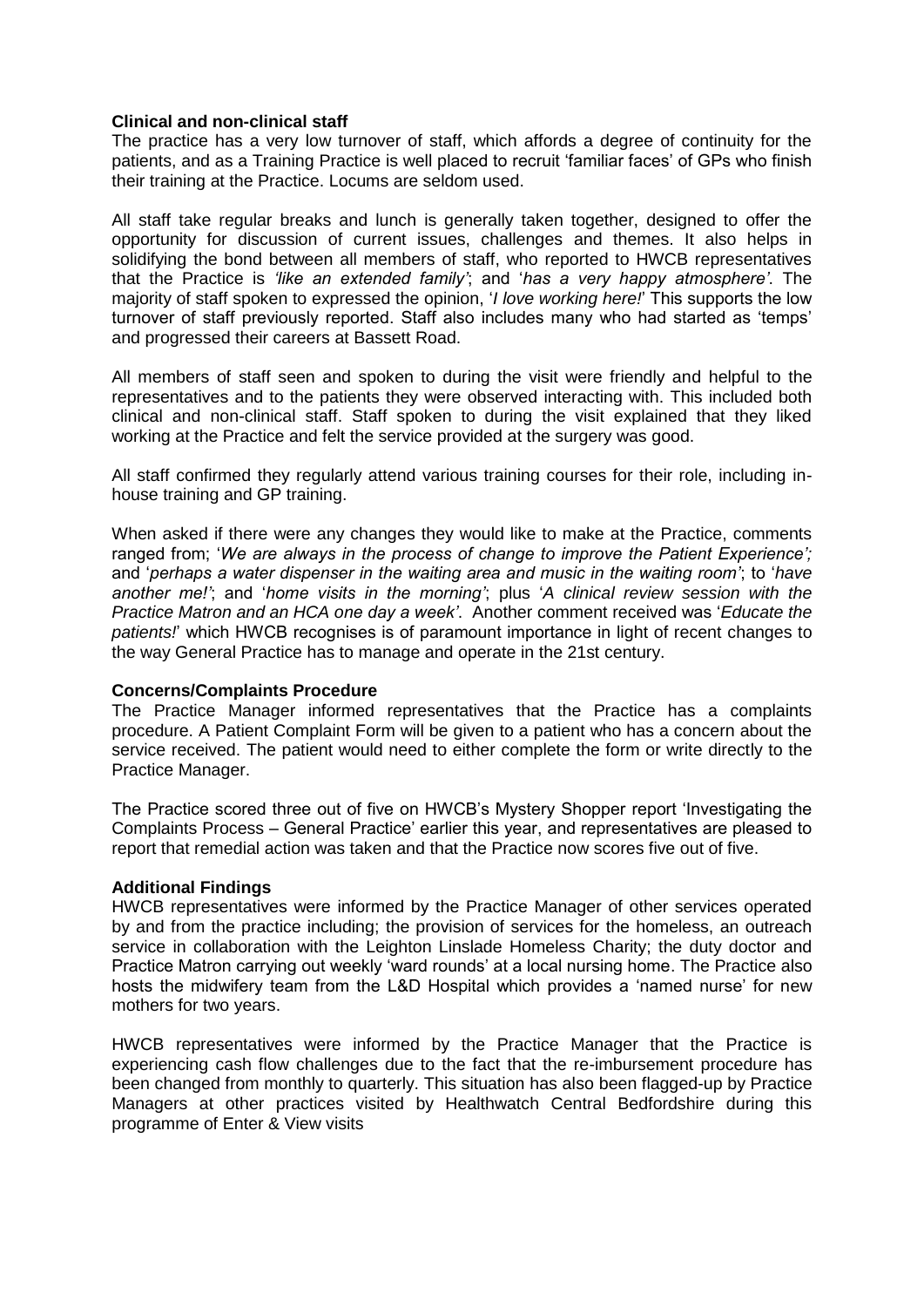#### **General comments received from patients included the following**:

*'I am very content with the treatment I get from this surgery'. 'Much improved surgery'. 'Generally very good. Find surgery helpful. Am aware as a PPG member that different 'patients have a variety of experiences re- the surgery and its pharmacy. I am lucky as I have good treatment'. 'To make appointment on the day you need it, cannot get appointment on day. Telephone always busy'. 'Long time waiting for appointment'. 'Difficult to register as I came from abroad after 22 years and was unfamiliar with the NHS'. 'I find monthly application for medicine a little problematic if date falls when I am away or* 

*busy. I want a doctor who knows me and that seems impossible – sometimes I feel that medical records are not looked at and taken into consideration'.*

*'Returning to GB after living abroad and needing daily blood pressure medication, I found it hard to be registered, to get urgent care when my medication ran out and impossible to get adequate medication even then, after showing my French prescription'.*

*'Have only had one appointment in the two years I have been registered'.*

# **Recommendations**

HWCB recognise that whilst all members of staff at the practice may be aware there is a Complaints Policy, it was felt that there were a few members of staff who did not have a good knowledge of its procedure and timeframe. HWCB therefore recommends that all staff are given further training on the Practice Complaints Policy and its Procedures, for the benefit of patients.

HWCB also recommends that consideration be given to developing a programme of education of patients in relation to the different roles of clinical staff, patient rights, expectations and responsibilities.

Finally, Healthwatch Central Bedfordshire recommends that this report is shared with the patients and staff (clinical and non-clinical) of the Practice and to advise that if they should wish to contribute any additional comments about the report, to contact Healthwatch Central Bedfordshire direct